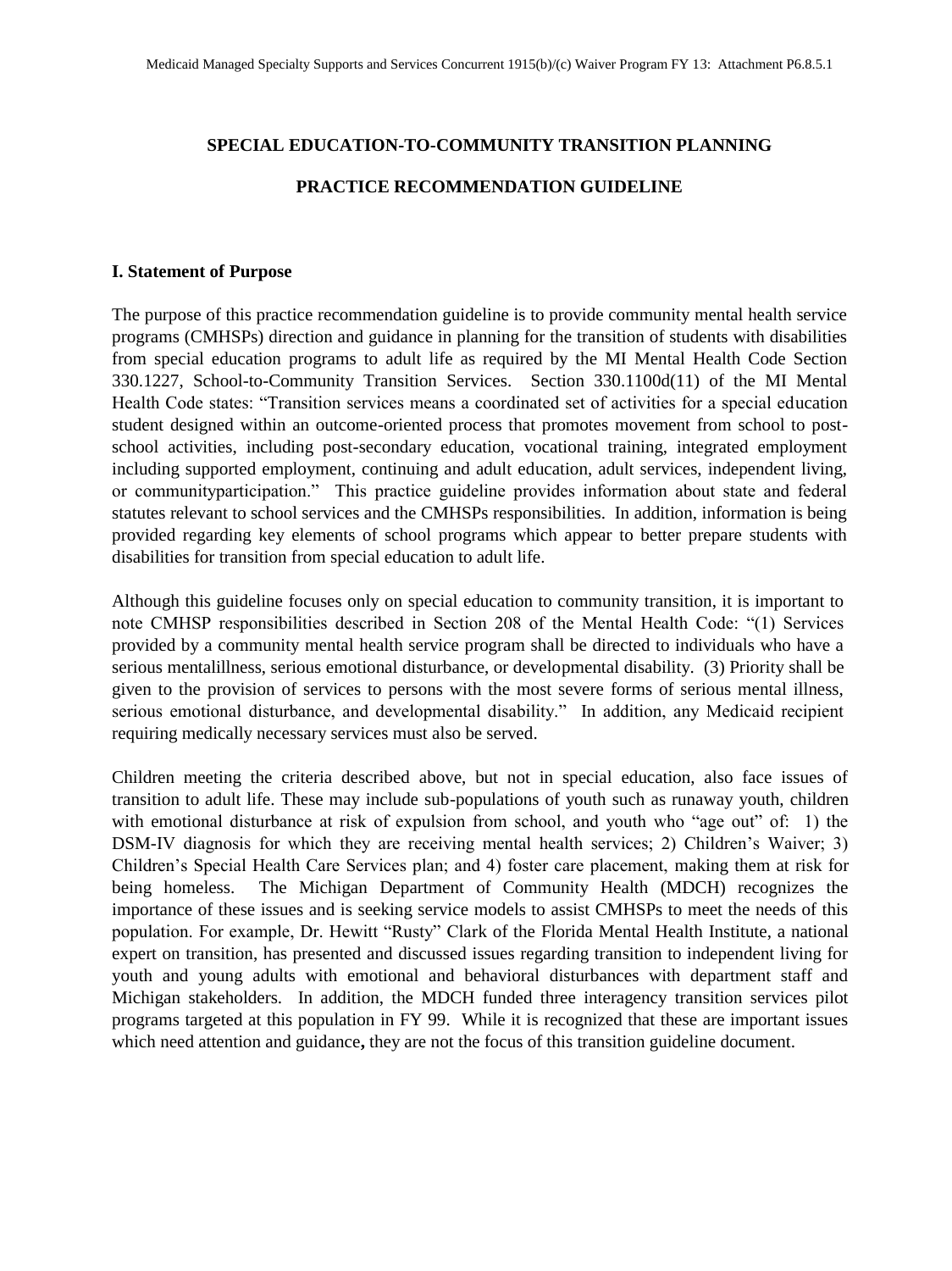# **II. Summary**

The completion of school is the beginning of adult life. Entitlement to public education ends, and young people and their families are faced with many options and decisions about the future. The most common choices for the future are pursuing vocational training or further academic education, getting a job, and living independently.

The Michigan Mental Health Code requires: "Each community mental health service program shall participate in the development of school-to-community transition services for individuals with serious mental illness, serious emotional disturbance, or developmental disability. This planning and development shall be done in conjunction with the individual's local school district or intermediate school district as appropriate and shall begin not later than the school year in which the individual student reaches 16 years of age. These services shall be individualized. This section is not intended to increase or decrease the fiscal responsibility of school districts, community mental health services programs, or any other agency or organization with respect to individuals described in this section."

The effectiveness of primary and secondary school programming for students with disabilities directly affects services and financial planning of CMHSPs. Schools that best prepare students with disabilities to live and work in the community and to access generic community services such as transportation and recreation create fewer demands on the adult services system and foster better community participation for individuals with disabilities. It is important for CMHSPs to develop a knowledge base of the federal statutes underlying school programming in order to assess whether students with mental health-related disabilities are receiving school services that will lead to independence, employment, and community participation when their school experience ends.

CMHSPs have a responsibility to provide information about eligibility requirements, types of services, and person-centered planning in the public mental health system to students, families, caregivers, and school systems.

## **III. Development**

For the past two years, the MDCH has been involved in activities to increase the knowledge base and to become more familiar with the issues of transition. Activities have included:

1. Membership on the Transition Network Team, a statewide project comprised of representatives from state agencies, selected school systems, Social Security Administration and advocacy groups. The goal of the Transition Network Team is to resolve policy issues and barriers so that community partners can work collaboratively.

2. Review of the Transition Initiative findings with the project evaluator. The Transition Initiative was a five-year, federally-funded grant to the State of Michigan focused on transition services.

3. Attendance at a training program on the Individuals with Disabilities Education Act (IDEA) amendments of 1997, sponsored by CAUSE and provided by the Center for Law and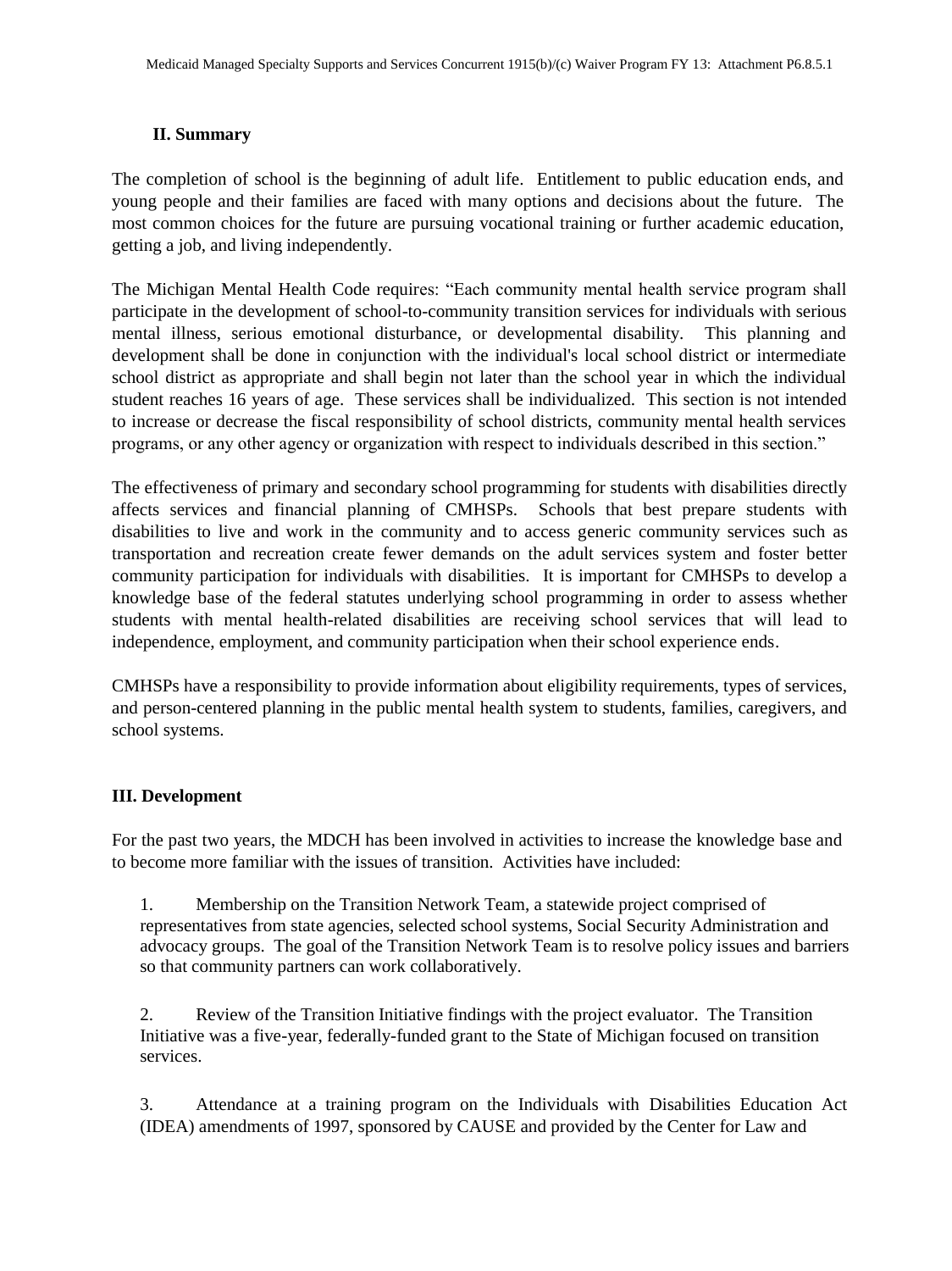Education of Boston, Massachusetts.

4. Attendance at annual School-To-Work conferences.

5. Attendance at the Michigan Association of Transition Services Personnel conference.

In July1999, the MDCH convened a work group consisting of department staff and representatives of seven CMHSPs with experience in planning and facilitating transition initiatives in their local communities. The work group presented and discussed current field practices and reviewed articles and research related to transition.

## **IV. Practice**

A. Current CMHSP Involvement

There is a broad range of CMHSP involvement with schools around transition services. Generally, CMHSPs are concerned with knowing the number of students who will be completing their school program and who are projected to need services from the CMHSP, such as case management (resource coordination), housing, therapy(ies), employment (placement and/or supports), and social/recreational opportunities. To a lesser degree, CMHSPs participate in the final Individual Educational Program (IEP) prior to the student completing their school program.

Some CMHSPs actively participate with the schools and other community services providers. In a few communities, employment services are well coordinated with the student maintaining the same community job after completion of their school program. A few of these individuals keep the same vocational services provider. In addition, there may be social and recreational programs that are available to persons with disabilities who are still in school, as well as for those who are out of school. There is a need for more CMHSP involvement to promote: 1) Local school systems implementing the values of IDEA, with particular focus on integration, early vocational exploration and community-based work experiences; and 2) CMHSPs becoming more knowledgeable regarding desirable components of school programs which appear to lead to students with disabilities being more successful in their transition to adult life.

For CMHSPs to know if local school systems are providing appropriate programming, CMHSPs must have some knowledge of the applicable laws and must have knowledge of local school programming. CMHSPs also have a responsibility to provide students, caregivers and school systems information regarding eligibility for services from the public mental health system. Clearly part of that responsibility involves presenting the mental health service principles of person-centered planning, self-determination, inclusion and recovery.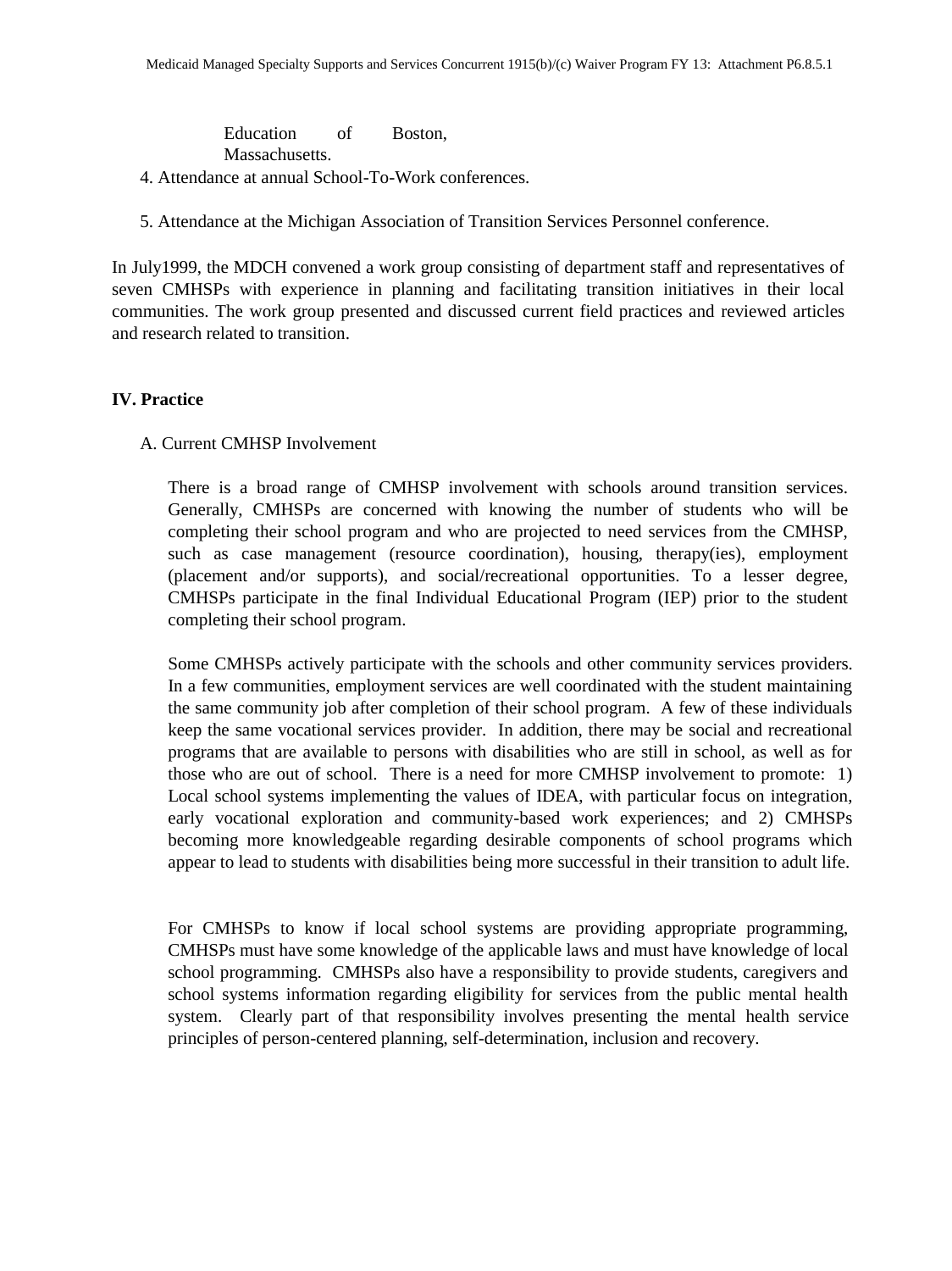## B. Major Federal Legislation Regarding Transition

1. Education of the Handicapped Act (EHA) The EHA, Public Law (P.L.) 94-142, is the primary legislation which guides school services. This Act, passed in 1975, is better known through its latest amendments, as the Individuals with Disabilities Education Act (IDEA).

P.L. 94-142 established the concept of a free and appropriate (public) education for all children. The following points are presented to show that the public laws guiding school services for students with disabilities match up well with Michigan Mental Health Code principles:

• All children with disabilities, regardless of the severity of their disability will receive a Free (and) Appropriate Public Education (FAPE) at public expense.

• Education of children and youth with disabilities will be based on a complete and individual evaluation and assessment of the specific, unique needs of each child.

• An Individualized Education Program (IEP), or an Individualized Family Services Plan (IFSP), will be drawn up for every child or youth found eligible for special education or early intervention services, stating precisely what kinds of special education and related services, or the types of early intervention services, each infant, toddler, preschooler, child or youth will receive.

• To the maximum extent appropriate, all children and youth with disabilities will be educated in the regular education environment.

• Children and youth receiving special education have the right to receive the related services necessary to benefit from special education instruction. Related services include: Transportation and such developmental, corrective, and other supportive services as are required to assist a child with a disability to benefit from special education that includes speech pathology and audiology, psychological services, physical and occupational therapy, recreation (including therapeutic recreation), early identification and assessment of disabilities in children, counseling services (including rehabilitation counseling), and medical services for diagnostic or evaluation purposes. The term also includes school health services, social work services in schools, and parent counseling and training.

1 P.L. 98-524, the Vocational Education Act of 1984 (the Carl D. Perkins Act) The Perkins Act has a goal to improve the access of students with disabilities to vocational education. The Act requires vocational education be provided for students with disabilities. 2 P.L. 93-112, the Rehabilitation Act of 1973 The Rehabilitation Act of 1973 is

primarily important because of Section 504. Section 504 states no person shall be excluded from participation in, denied the benefits of, or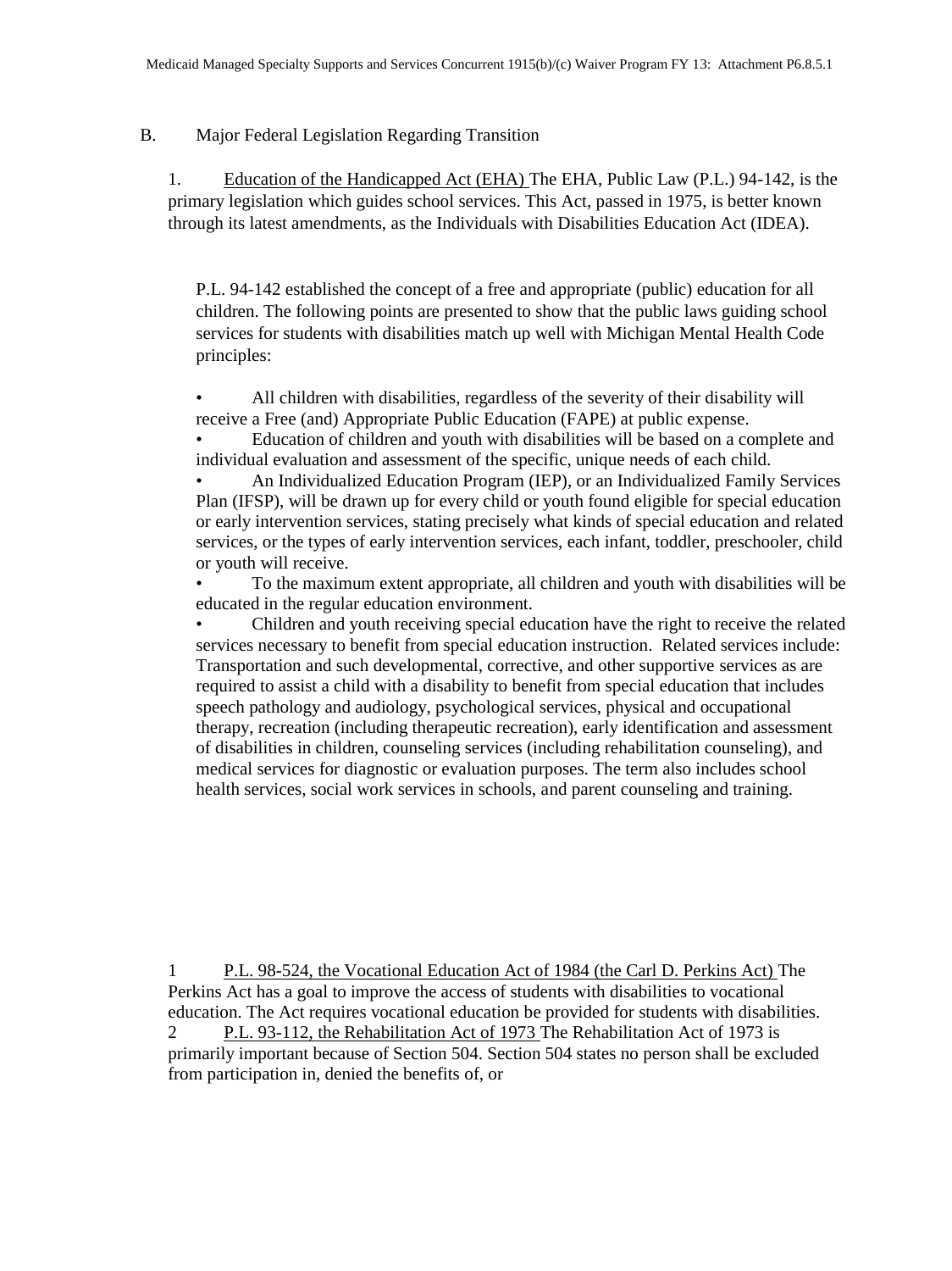subjected to discrimination under any program or activity receiving federal financial assistance by means of a disability.

The full history of the related Public Laws is available through the National Information Center for Children and Youth with Disabilities (NICHCY). Their web site is a good source of past and current information (http://www.aed/nichcy).

## C. Review of the Literature

A publication by the Transition Research Institute, University of Illinois at Urbana-Champaign, authored by Paula D. Kohler, Ph.D. and Saul Chapman, Ph.D., dated March 1999 and updated in April 1999, reviewed 106 studies which have attempted to empirically validate transition practices used by school systems. The report indicates that a "rigorous screening" narrowed the field to 20 studies for further review. The report found that there were many problems with the studies reviewed, including: Not enough information about specific interventions and practices; specific practices not directly tested making it difficult to establish specific outcomes to specific practices; studies focused on higher functioning students; lack of random sampling; lack of baseline data; too many subjects lost during the studies, and lack of use of appropriate evaluation methods. A conclusion from this report states "...there is some evidence to support various practices but also that no strong body of evidence exists that unequivocally confirms any particular approach to transition, nor is there any strong evidence to support individual practices."

The NICHCY publishes a variety of resources on transition. The resources include ideas and information on how students, families, school personnel, service providers and others can work together to help students make a smooth transition. In particular, the focus is on creative transition planning and services that use all of the resources that exist in communities, not just agencies that have traditionally been involved.

These practice guidelines incorporate certain practices and models which, while not empirically validated, are consistent with MDCH values and principles. These practices and models are being utilized across the country by many schools and these schools consider these practices to be positive. It appears that many transition practices for students with disabilities are practices being utilized as part of the School-To-Work services for all students. Simply assuring that students with disabilities are included in the broader programming at the same time as other students is a positive practice.

## **V. Philosophy and Values**

The MDCH deems that CMHSP transition services must be based on values that reflect personcentered planning, and services and supports that promote individuals to be:

- empowered to exercise choice and control over all aspects of their lives
- involved in meaningful relationships with family and friends
- supported to live with family while children and independently as adults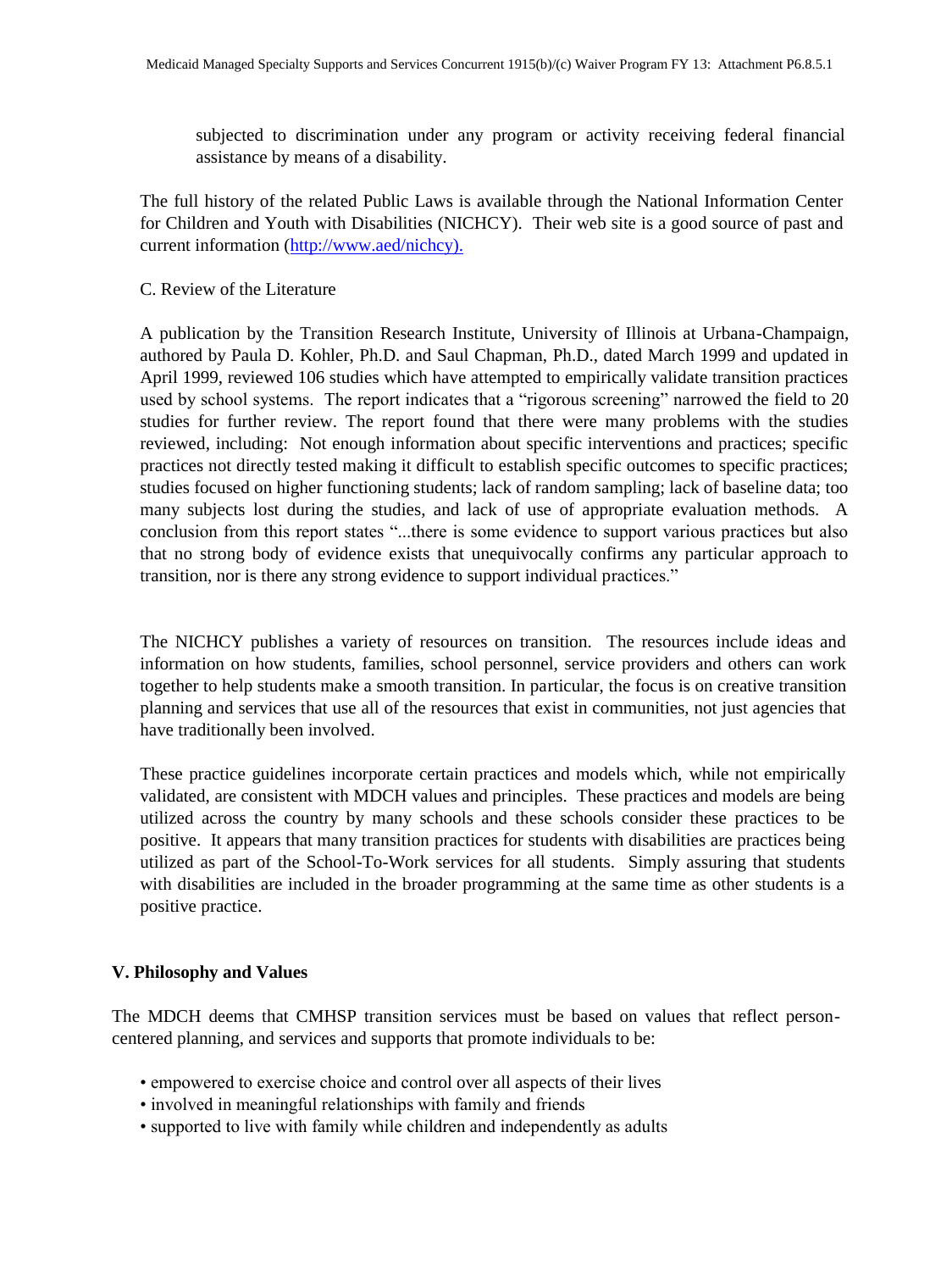- engaged in daily activities that are meaningful, such as school, work, social, recreational, and volunteering
- fully included in community life and activities

## **VI. Essential Elements**

*MI Mental Health Code 330.1227, Sec 227 requires that "transition planning begin no later than the school year in which the individual student reaches 16 years of age." CMHSPs, however, should be involved with schools early enough to develop a mutual relationship based on the principles of inclusion, self-determination and age appropriateness which underlie both IDEA and the MI Mental Health Code. The practice(s) that would lead to the most consistent relationships between schools and CMHSPs for students under 16 years of age, or more than two years away from graduation, are:* 

### **A. Early and Active Involvement with the Schools.**

1 Current federal regulation requires that IEP (transition) planning for students with disabilities must begin at age 14. IEPs must be held once a year plus when there is a significant change in programming. Rather than attending each IEP, particularly early in an individual student's educational career, a better strategy for CMHSPs would be to look more broadly at the type of programming each individual school system is providing to students with disabilities.

2 Key questions to consider when reviewing school programming for students with disabilities include: Are all students with disabilities being included with all students in School-To-Work (STW) activities? Are all students with disabilities being given opportunities to experience community-based work and independent living activities? Are all students with disabilities being experientially taught how to access generic community services? Are all students with disabilities learning about making choices as they move into adulthood?

3 Examples of STW activities in school systems are career days, job shadowing, student portfolios of work and educational achievements, summer work experiences, student internships, and student co-op experiences. All students with disabilities should be participating in these activities simultaneously with other students their own age.

4 All available community resources should be pursued, particularly for out-of-school and summer programming. The Michigan Department of Career Development, Rehabilitation Services (DCD-RS) is very active in many parts of the state working with students with disabilities. The DCD-RS is a particularly valuable resource for career/employment-related services for students exiting secondary schools.

**B. Participating in IEP Meetings and Sharing Information with Schools** While CMHSPs need not attend all IEP meetings, they do need to ensure that schools,

students, families and caregivers have basic knowledge of what CMHSPs can provide to persons with disabilities and eligibility criteria for those services. It is also important that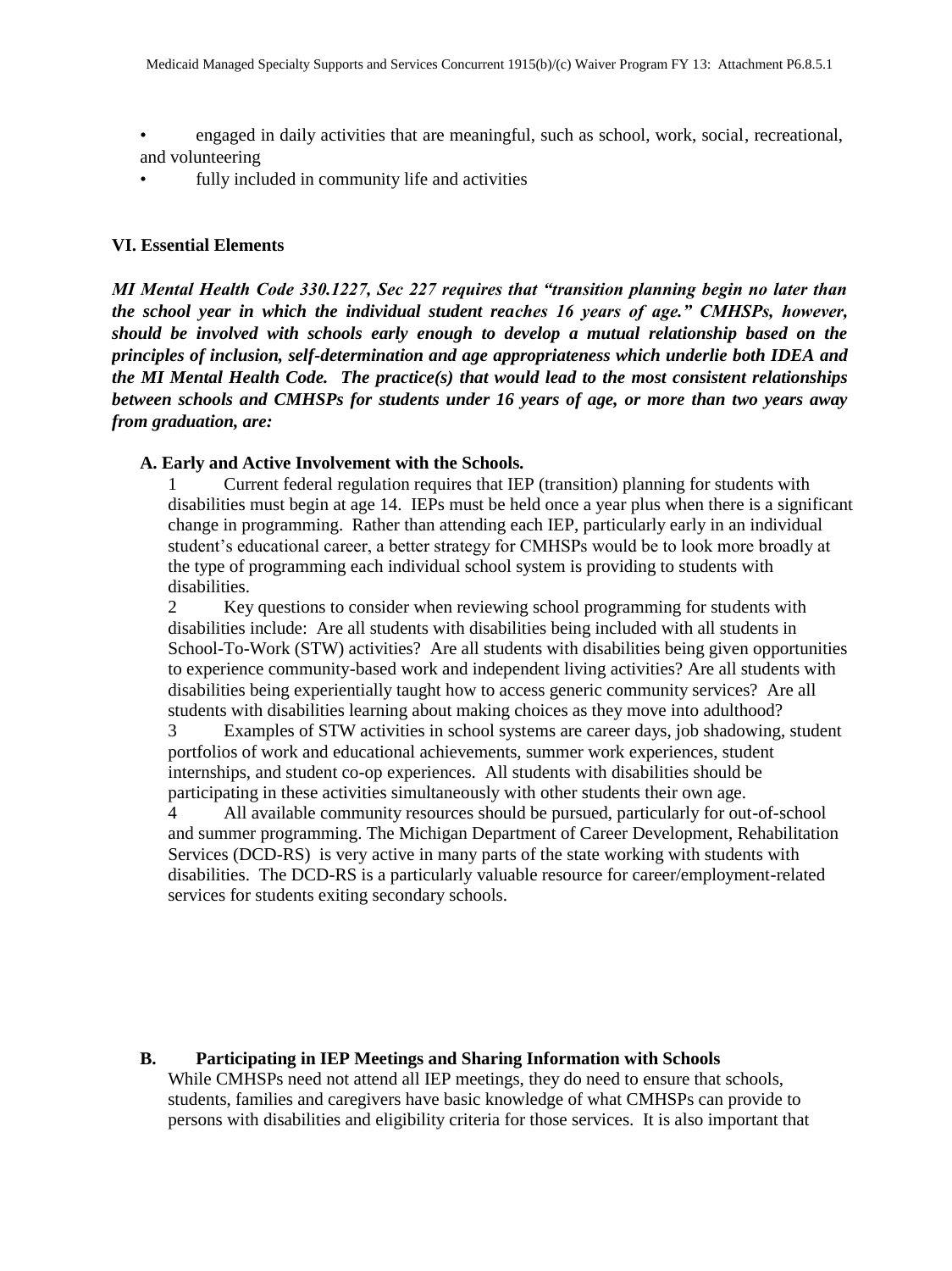CMHSPs provide information on the MDCH requirement that all CMHSP services be based on a person-centered plan. There are a variety of mechanisms available to CMHSPs for providing information. Brochures, community information events, direct mailings, special group presentations, local media, etc. Based on CMHSP experience to date, no one or two methods will be adequate.

CMHSPs shall provide schools with the following information through the CMHSP customer services efforts:

- 1. Values governing public mental health services including:
	- **Recovery**
	- Self-determination
	- Full community inclusion
	- Person-centered planning
- 2. Eligibility criteria
	- MI Mental Health Code priority populations
	- **Medicaid**
	- Specialty medically necessary services (including the boundary with the Qualified Health Plans)
	- Children's Model Waiver
	- Local service selection guidelines/protocols/etc.
- 1 Local service array for both adult and child service providers

2 The name and telephone number for a CMHSP liaison to the school for systemic service-related issues

**C. Providing Information about CMHSP Service Populations** CMHSPs have the responsibility to provide information to appropriate local school staff about specific conditions which would indicate the likelihood that a student would need assessment and/or service from the CMHSP upon graduation.

Students classified under the school system as Severely Multiply Impaired (SXI), Trainable Multiply Impaired (TMI), Severely Mentally Impaired (SMI) and Educable Mentally Impaired (EMI) are generally eligible for CMHSP services. Other student classifications would indicate a closer look by CMHSPs to determine eligibility for adult services from the CMHSP. The classification of Autistically Impaired (AI) covers students with a very broad range of skills and abilities often necessitating further assessment to determine eligibility for CMHSP services. Students classified as Emotionally Impaired (EI) would have to be assessed for eligibility for adult services from the CMHSP. In the mental health system, Emotional Impairment, by definition, ends at the age of 18. Students classified as EI as well as Learning Disabled (LD) and Physically or Otherwise Health Impaired (POHI) would need to assessed for an appropriate developmental disability or mental illness diagnosis. Where the school diagnosis is not appropriate, it is the responsibility of the CMHSP to provide an assessment. CMHSPs must look at factors in addition to diagnosis. Other factors include: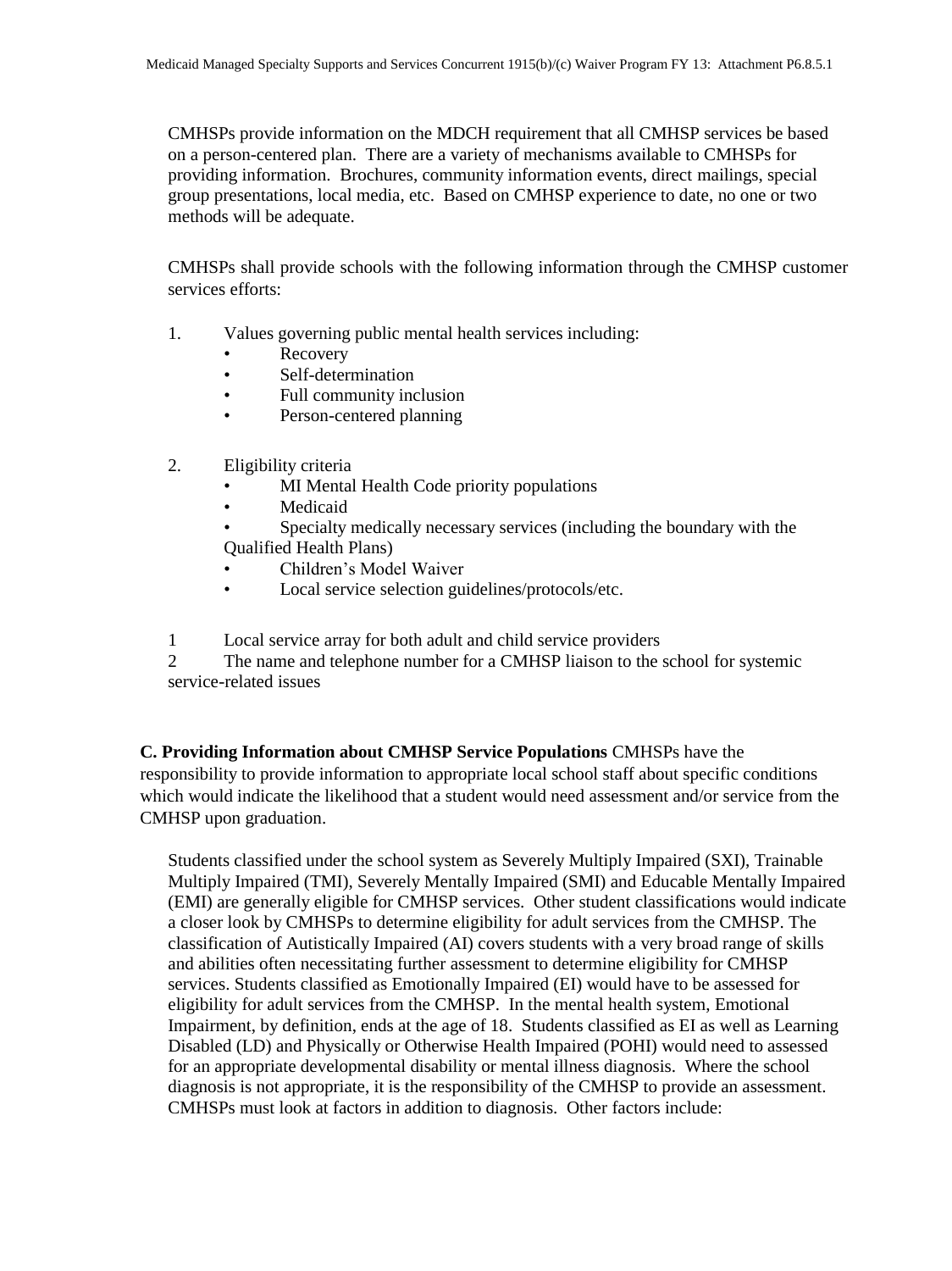risk for expulsion from school, need for assistance in multiple life domains, or absence of a stable natural support network.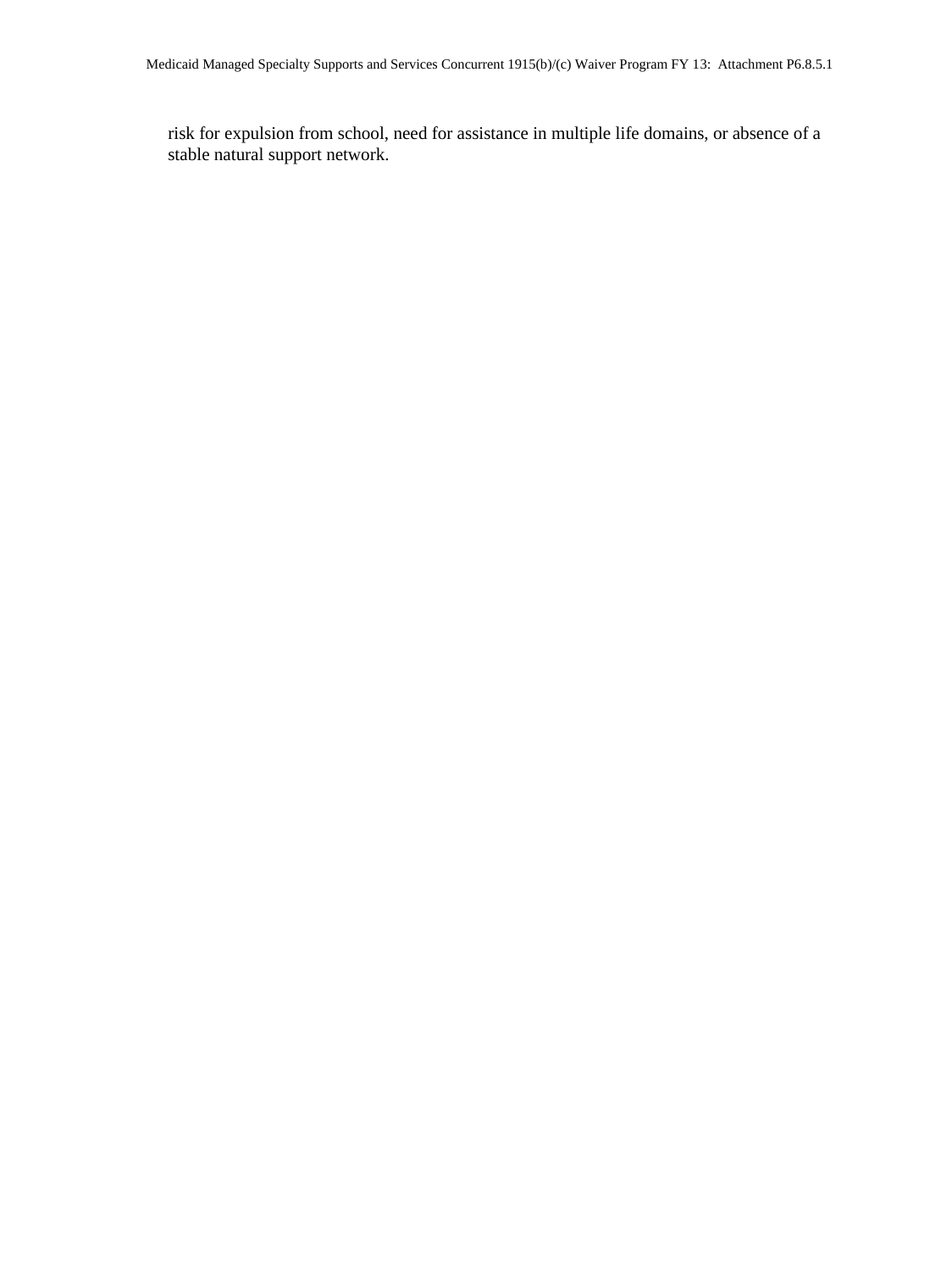## **D. Using Local Councils and Committees**

CMHSPs can also use Multi-Purpose Collaborative Bodies (MPCBs) to address issues regarding the systemic implementation of transition services and to identify additional community resources for transition services. Regional Inter-Agency Coordination Committees (RICC) and Transition Councils are additional local bodies which may be used for the same purpose.

The following are the practice protocols that would lead to the most consistent relationship between CMHSPs and the schools for students 16 years of age, or two years away from completion of their school program.

*For students within two years of completing their school program, or for students where the CMHSP is already providing or arranging services, the CMHSP shall:* 

### **E. Request Information from Schools**

It is expected that CMHSPs will need the following from the schools to determine future needs and manage available resources including, but not limited to, information for each student age 16 or older who is expected to receive a diploma more than two years from the present:

- special education classification
- whether or not it is expected the student will need assistance in multiple life domains
- the stability of the student's natural support system
- any transition services currently being provided
- any mental health related services being provided by the school (e.g. school based Medicaid services)
- post-graduation goals, if identified

Based on this information and the CMHSP's knowledge of, and relationship with, the school district, the CMHSP may decide to initiate contact with the school for specific students.

#### **F. Initiate Transition Planning**

1. The CMHSP shall identify for the school, the student and his/her family a contact person at the CMHSP to act as a contact for the student's transition plan.

2. The CMHSP shall initiate CMHSP transition planning as part of each students IEP. In the event that the student/family does not want the CMHSP to have a representative present, the CMHSP shall work with the school district to assure that the CMHSP has input into the student's transition plan and to obtain the necessary information (such as that outlined in E above) so that future services can be projected. CMHSPs shall plan to participate in individual IEP meetings for students who meet the eligibility criteria in section E above, and those students who may need assessment or services from the CMHSP as they near completion of their school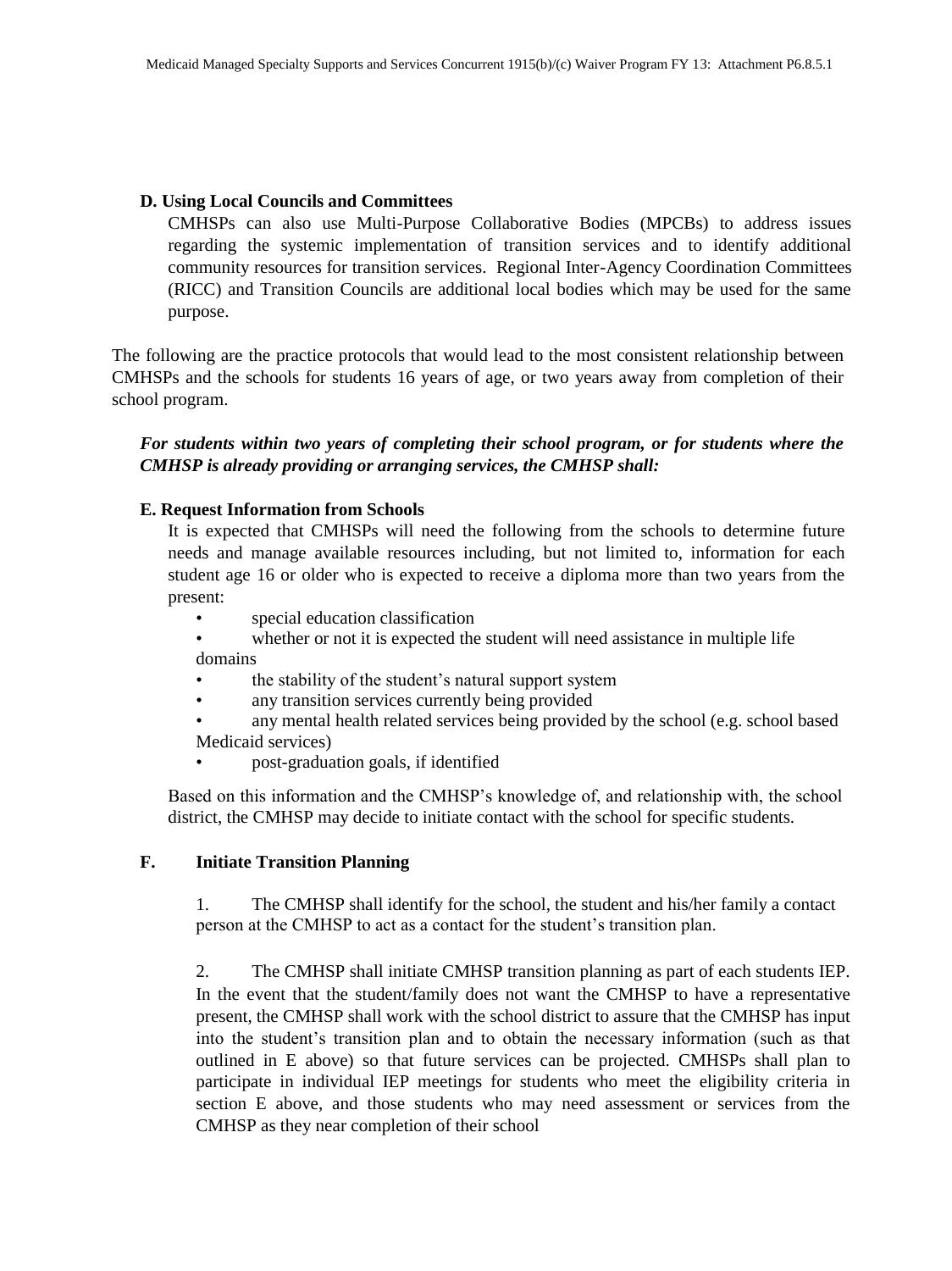program. Attendance or other active participation at IEP meetings the last two years will ensure that the student and the CMHSP have sufficient time to prepare for transition.

3. The CMHSP shall provide mental health services as part of a comprehensive transition plan which promotes movement from school to the community, including: vocational training, integrated employment including supported employment, continuing and adult education, adult services, independent living or community participation. It should be noted that the CMHSP does not have sole responsibility for any of these postschool activities and it may not use its state or federal funds to supplant the responsibility of another state agency. It is highly recommended that CMHSPs look at cooperative agreements and the pooling of resources to develop the best services possible for students with disabilities.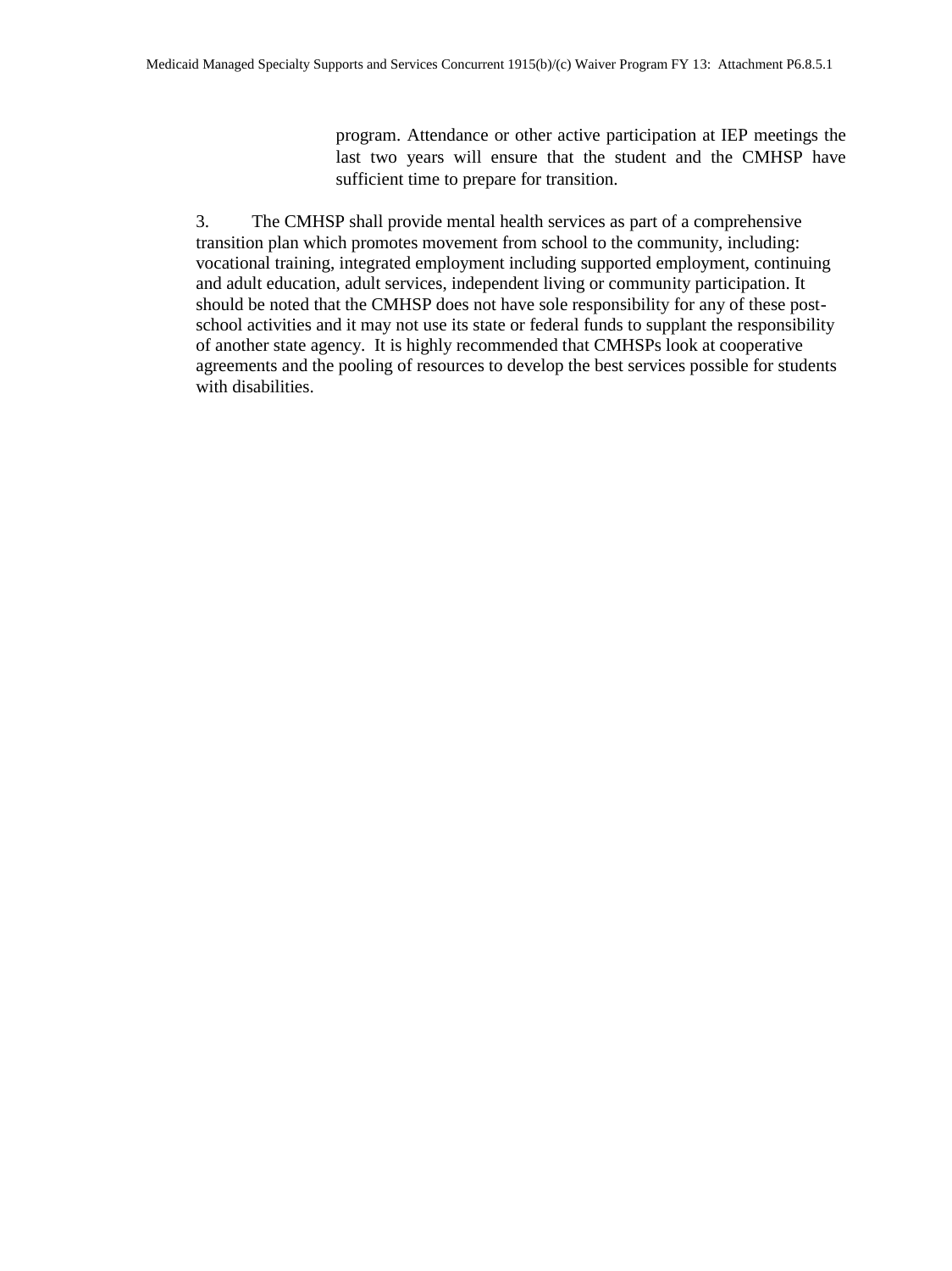## **VII. Definitions**

Carl D. Perkins Act, P.L. 98-524, the Vocational Education Act of 1984, also known as the Carl D. Perkins Act--The Perkins Act has a goal to improve the access of students with disabilities to vocational education. The Act requires that vocational education be made available as appropriate for students with disabilities.

CAUSE - Citizens Alliance to Uphold Special Education--A statewide parent training and information center for special education-related activities.

## CMHSP - Community Mental Health Service Program

EHA - Education of the Handicapped Act, P. L. 94-142--The primary legislation which guides school services for students with disabilities. Passed in 1975, it is better known as IDEA, based on later amendments labeled as the "Individuals with Disabilities Education Act."

EI - Emotionally Impaired--An impairment determined through manifestation of behavioral problems primarily in the affective domain, over an extended period of time, which adversely affect the person's education to the extent that the person cannot profit from regular learning experiences without special education support.

EMI - Educable Mentally Impaired--An impairment which is manifested through all of the following characteristics:

- Development at a rate approximately two to three standard deviations below the mean as determined through intellectual assessment
- Lack of development primarily in the cognitive domain
- Impairment of adaptive behavior

## FAPE - Free and Appropriate Public Education

IDEA -See EHA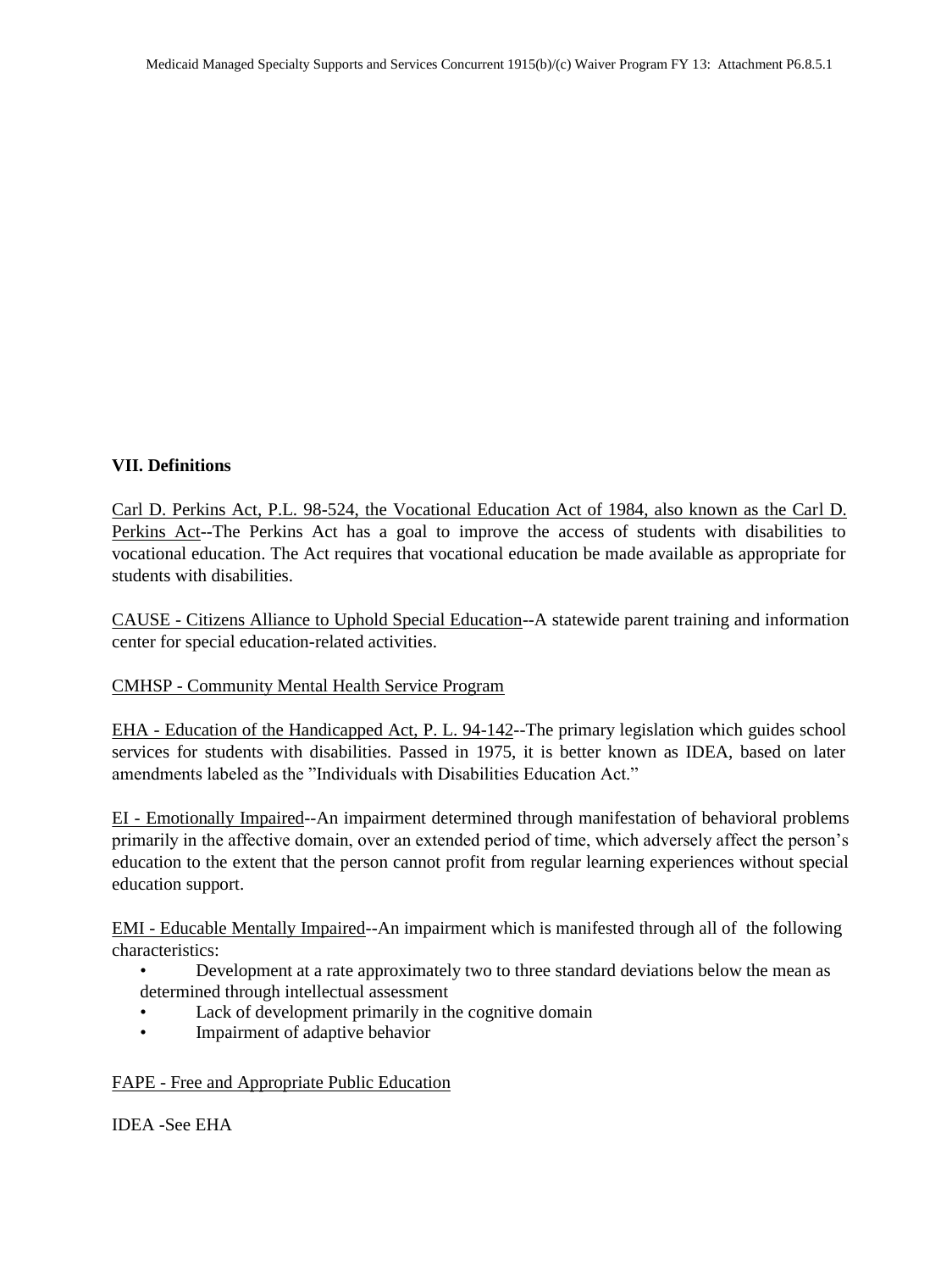IEP - Individualized Education Program--A program developed by an individualized educational planning committee which shall be reviewed (at least) annually.

IEPT - Individualized Educational Planning Team--A committee of persons appointed and invited by the superintendent to determine a person's eligibility for special education programs and services and, if eligible, to develop an individualized education program

Inclusion - A MDCH value which directs funding organizations and service providers to enable persons with disabilities to participate in the community, i.e., use community transportation, work in real paid jobs, access generic community social and recreation opportunities and live in their own apartments and houses. Inclusion includes the availability of flexible professional and natural supports that reinforce the individual's own strengths, and expands their opportunities and choices.

# NICHCY - National Information Center for Children and Youth with Disabilities

Multi-Purpose Collaborative Body - An inclusive planning and implementation body of stakeholders at the county or multi-county level, focused on a shared vision and mission to improve outcomes for children and families

Person-Centered Planning - A highly individualized process designed to respond to the expressed needs/desires of the individual. The Michigan Mental Health Code establishes the right for all individuals to have their Individual Plan of Service developed through a person-centered planning process regardless of age, disability or residential setting. Person-centered planning is based on the following values and principles:

• Each individual has strengths, and the ability to express preferences and to make choices.

The individual's choices and preferences shall always be considered if not always granted. Professionally trained staff will play a role in the planning delivery of treatment and may play a role in the planning and delivery supports. Their involvement occurs if the individual has expressed or demonstrated a need that could be met by professional intervention.

• Treatment and supports identified through the process shall be provided in environments that promote maximum independence, community connections and quality of life.

• A person's cultural background shall be recognized and valued in the decision-making process.

Recovery - Recovery is the nonlinear process of living with psychiatric disability in movement toward a quality life. The Recovery model for individuals involves the movement from anguish, awakening, insight action plan and determined commitment for wellness. The external factors influencing recovery are support, collaboration, building trust, respect, and choice and control. The development of hope provided by caregivers and generated from within the individual is a base for transformation into well-being and recovery.

The concept of recovery was introduced in the lay writings of consumers beginning in the 1980s. It was inspired by consumers who had themselves recovered to the extent that they were able to write about their experiences of coping with symptoms, getting better, and gaining an identity. Recovery also was fueled by longitudinal research uncovering a more positive course for a significant number of patients with severe mental illness. Recovery is variously called a process, an outlook, a vision,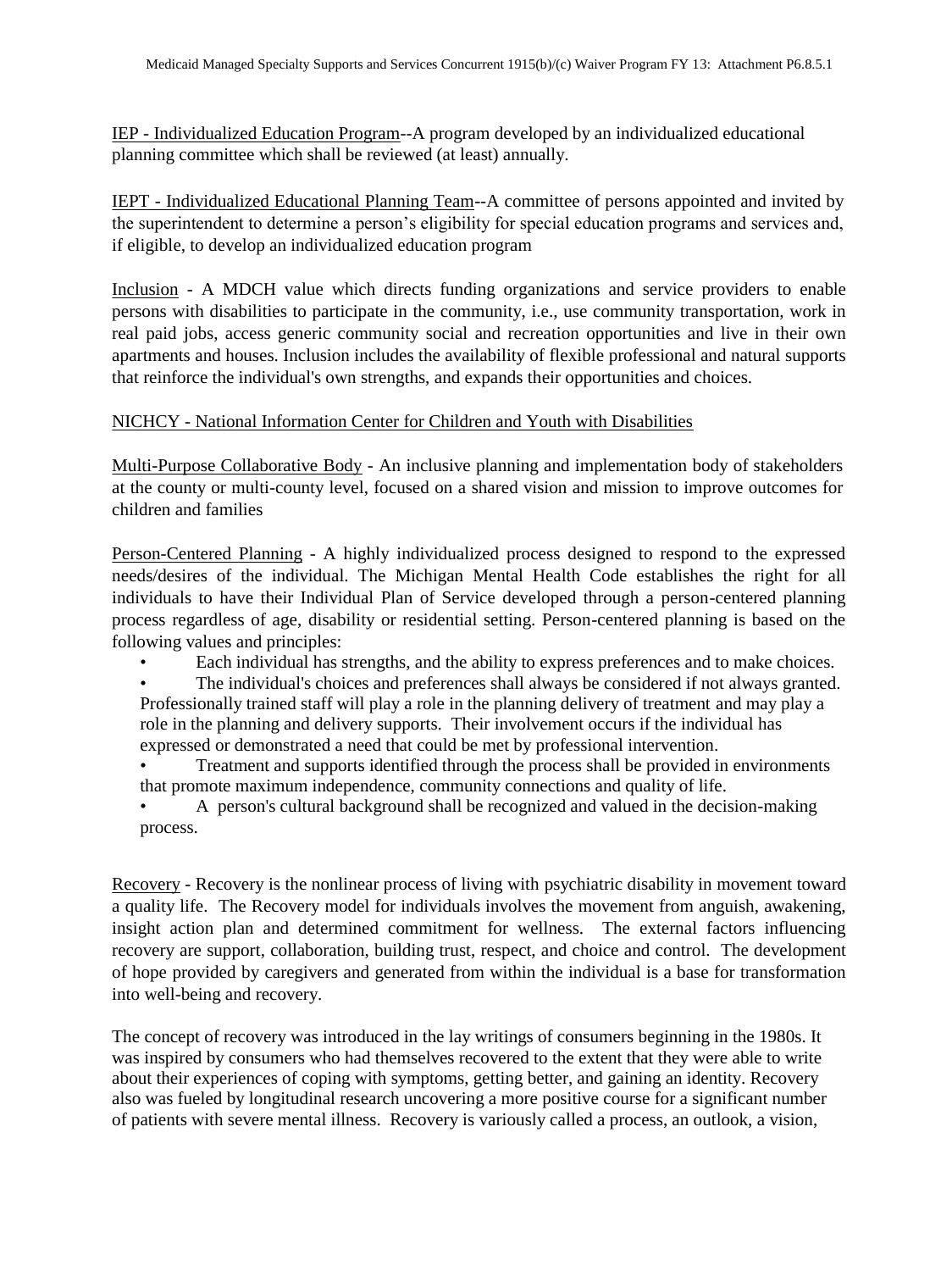a guiding principle. There is neither a single agreed-upon definition of recovery nor a single way to measure it. But the overarching message is that hope and restoration of a meaningful life are possible, despite serious mental illness. Instead of focusing primarily on symptom relief, as the medical model dictates, recovery casts a much wider spotlight on restoration of self-esteem and identity, and on attaining meaningful roles in society.

Self-Determination - Self-determination incorporates a set of concepts and values which underscore a core belief that people who require support from the public mental health system as a result of a disability should be able to define what they need in terms of the life they seek, should have access to meaningful choices, and control over their lives. Within Michigan's public mental health system, selfdetermination involves accomplishing major system change which can assure that services and supports for people are not only person-centered, but person-defined and person-controlled. Selfdetermination is based on the following four principles:

FREEDOM The ability for individuals, with assistance from their allies (chosen family and/or friends), to plan a life based on acquiring necessary supports in desirable ways, rather than purchase a program.

• AUTHORITY The assurance for a person with a disability to control a certain sum of dollars in order to purchase these supports, with the backing of their allies, as needed.

• SUPPORT The arranging of resources and personnel, both formal and informal, to assist the person to live their desired life in the community, rich in community associations and contributions.

• RESPONSIBILITY The acceptance of a valued role by the person in their community through employment, affiliations, spiritual development, and caring for others, as well as accountability for spending public dollars in ways that are life-enhancing.

A hallmark of self-determination is assuring a person the opportunity to control a fixed sum of dollars which is derived from the person-centered planning process and called an individual budget. The person, together with their allies controls the use of the resources in their individual budget, determining themselves which services and supports they will purchase from whom, and under what circumstances.

SMI - Severely Mentally Impaired--An impairment manifested through all of the following behavioral characteristics:

1) Development at a rate approximately four and one-half or more standard deviations below the mean as determined through intellectual assessment

2) Lack of development primarily in the cognitive domain

3) Impairment of adaptive behavior

Supported Employment - Competitive work in integrated settings for persons with the most significant disabilities for whom competitive work has not traditionally occurred or has been interrupted as a result of a significant disability.

SXI - Severely Multiply Impaired--An impairment determined through the manifestation of either of the following:

1) Development at a rate of two to three standard deviations below the mean and two or more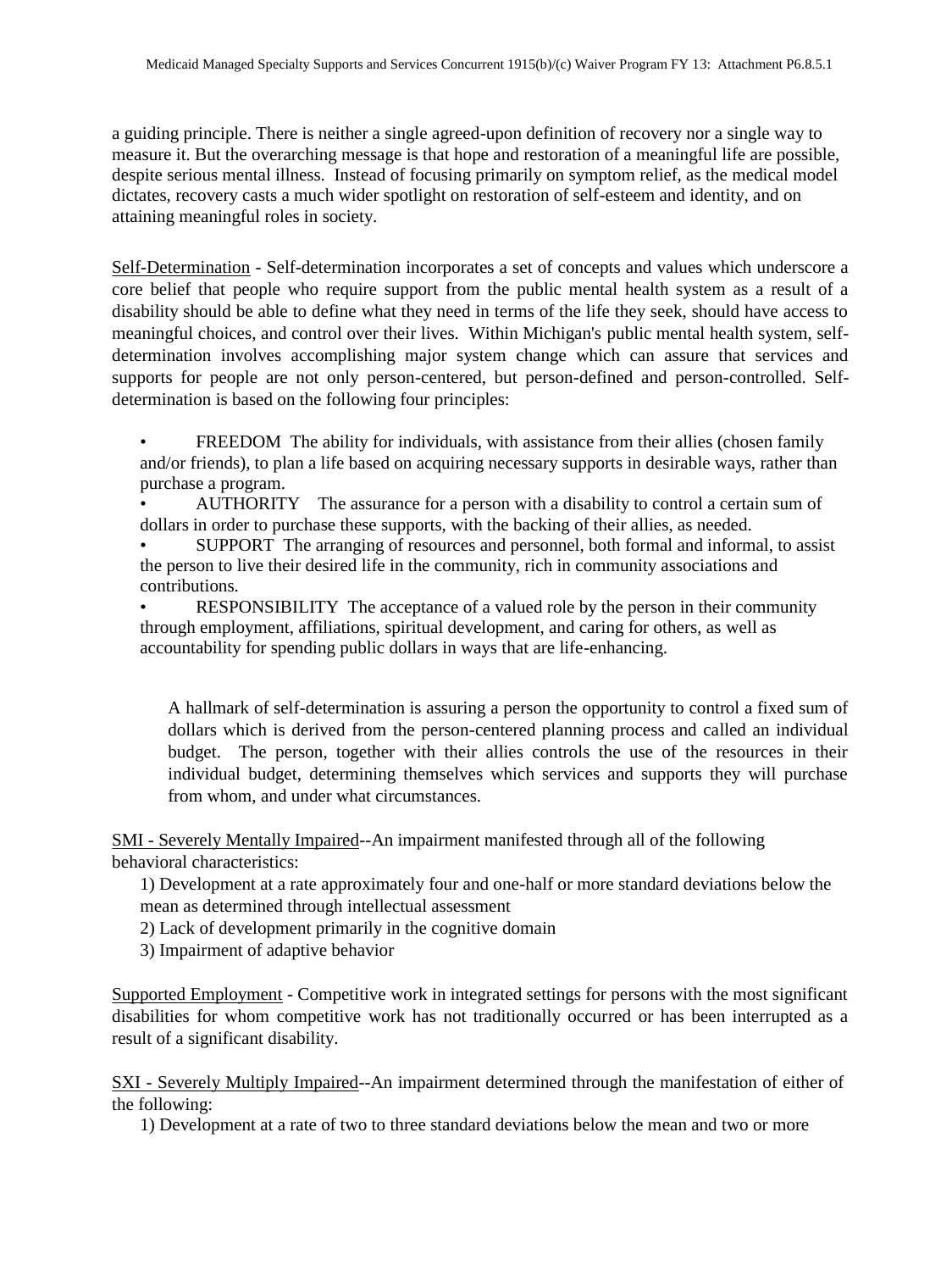of the following conditions:

a hearing impairment so severe that the auditory channel is not the primary means of developing speech and language skills

a visual impairment so severe that the visual channel is not sufficient to guide independent mobility

• a physical impairment so severe that activities of daily living cannot be achieved without assistance

• • a health impairment so severe that the student is medically at risk

2) Development at a rate of three or more standard deviations below the mean, or students for whom evaluation instruments do not provide a valid measure of cognitive ability and one or more of the following conditions:

a hearing impairment so severe that the auditory channel is not the primary means of developing speech and language skills

• a visual impairment so severe that the visual channel is not sufficient to guide independent mobility

• a physical impairment so severe that activities of daily living cannot be achieved without assistance

• a health impairment so severe that the student is medically at risk

TMI - Trainable Mentally Impaired--An impairment manifested through all of the following behavioral characteristics: 1) Development at a rate approximately three to four and one-half standard deviations below the mean as determined through intellectual assessment 2) Lack of development primarily in the cognitive domain 3) Impairment of adaptive behavior

Transition Services - A coordinated set of activities for a student which is designed within an outcomeoriented process and which promotes movement from school to post-school activities, including: Postsecondary education; vocational training; integrated employment including supported employment; continuing and adult education; adult services; independent living; or community participation. The coordinated set of activities shall be based on the individual student's needs and shall take into account the student's preferences and interests, and shall include needed activities in all of the following areas:

1) Instruction 2) Community experiences 3) Development of employment and other postschool adult living objectives 4) If appropriate, acquisition of daily living skills and functional vocational evaluation

# **VIII. Literature and Resources**

# **ARTICLES AND PAPERS**

Clark, H.B. Transition to Independence Process (TIP): TIP System Development and Operations Manual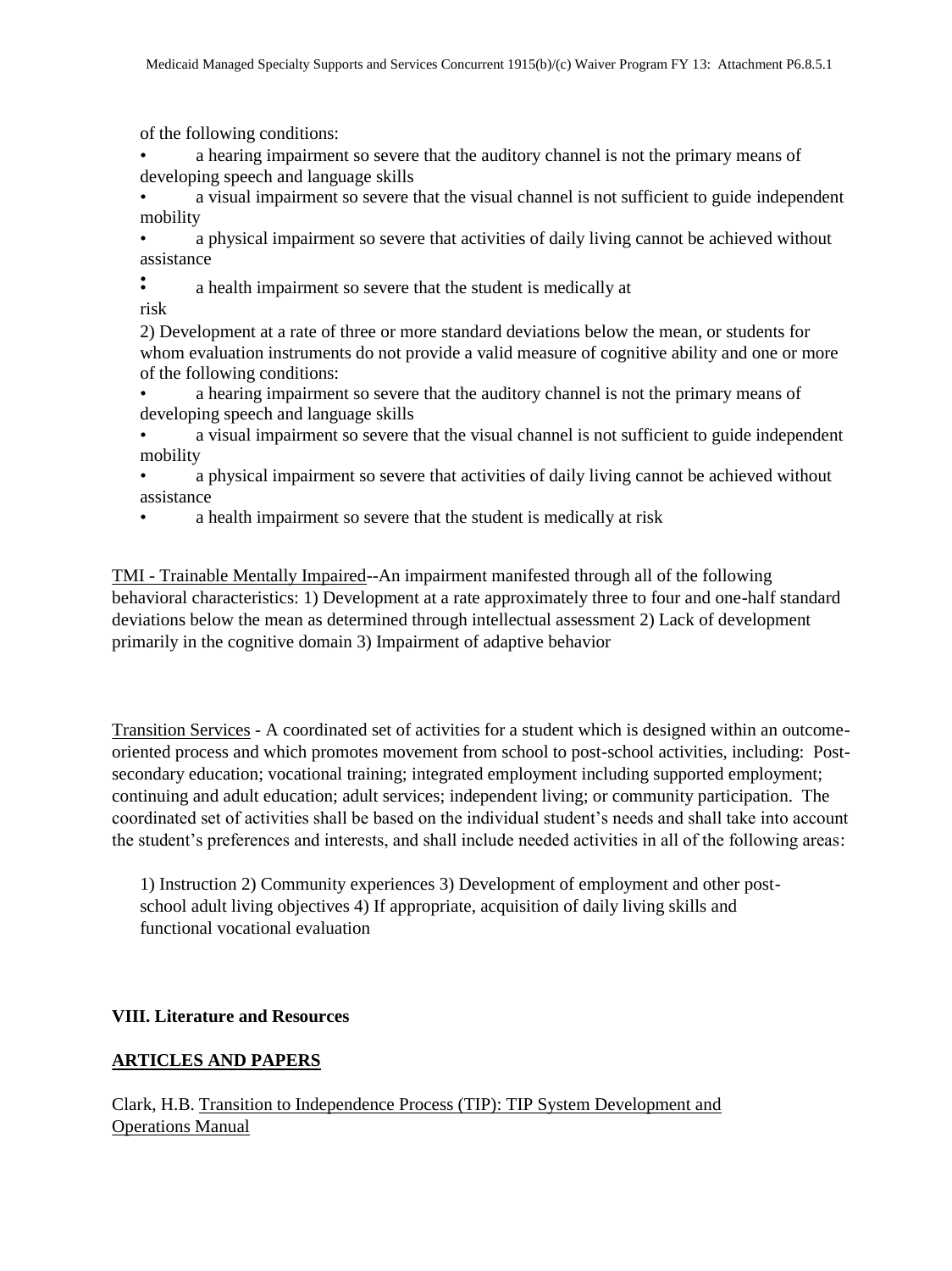Florida Mental Health Institute, University of South Florida, 1998 (Revised)

Clark, H.B. & Foster-Johnson Serving Youth in Transition into Adulthood (pp.533-551 In B.A. Stroul (Ed.), Children's Mental Health: Creating Systems of Care in a Changing Society Baltimore, MD Paul H. Brookes Publishing Co., Inc. 1996

Dague, Bryan, Van Dusen, Roy, Burns, Wendy Transition: The 10 Year Plan Presentation at the Association for Persons in Supported Employment Conference Chicago, IL July 1999

Deschenes, Nicole, Clark, Hewitt B. Seven Best Practices in Transition Programs for Youth Reaching Today's Youth Summer 1998

Everson, Jane M., Moon, M. Sherril Transition Services for Young Adults with Severe Disabilities: Defining Professional and Parental Roles and Responsibilities Virginia Commonwealth University Reprinted in September 1987 from the Journal of the Association of Persons with Severe Handicaps (JASH)

Halpern, A.S. Transition: Is It Time for Another Rebottling? Paper presented at the 1999 Annual OSEP Project Director's Meeting Washington D.C. June 1999

Kohler, Paula D. Ph.D. Facilitating Successful Student Transitions from School to Adult Life An analysis of Oklahoma Policy and Systems Support Strategies March 1999

Sale, P., Metzler, H.D., Everson, J.M., Moon, M.S. Quality Indicators of Successful Transition Programs Journal of Vocational Rehabilitation: 1(4): 47-63

## **NEWSLETTERS**

C.E.N. Newsline Eaton Intermediate School District 1790 East Packard Highway Charlotte, MI 48813

Networks National Technical Assistance Center for State Mental Health Planning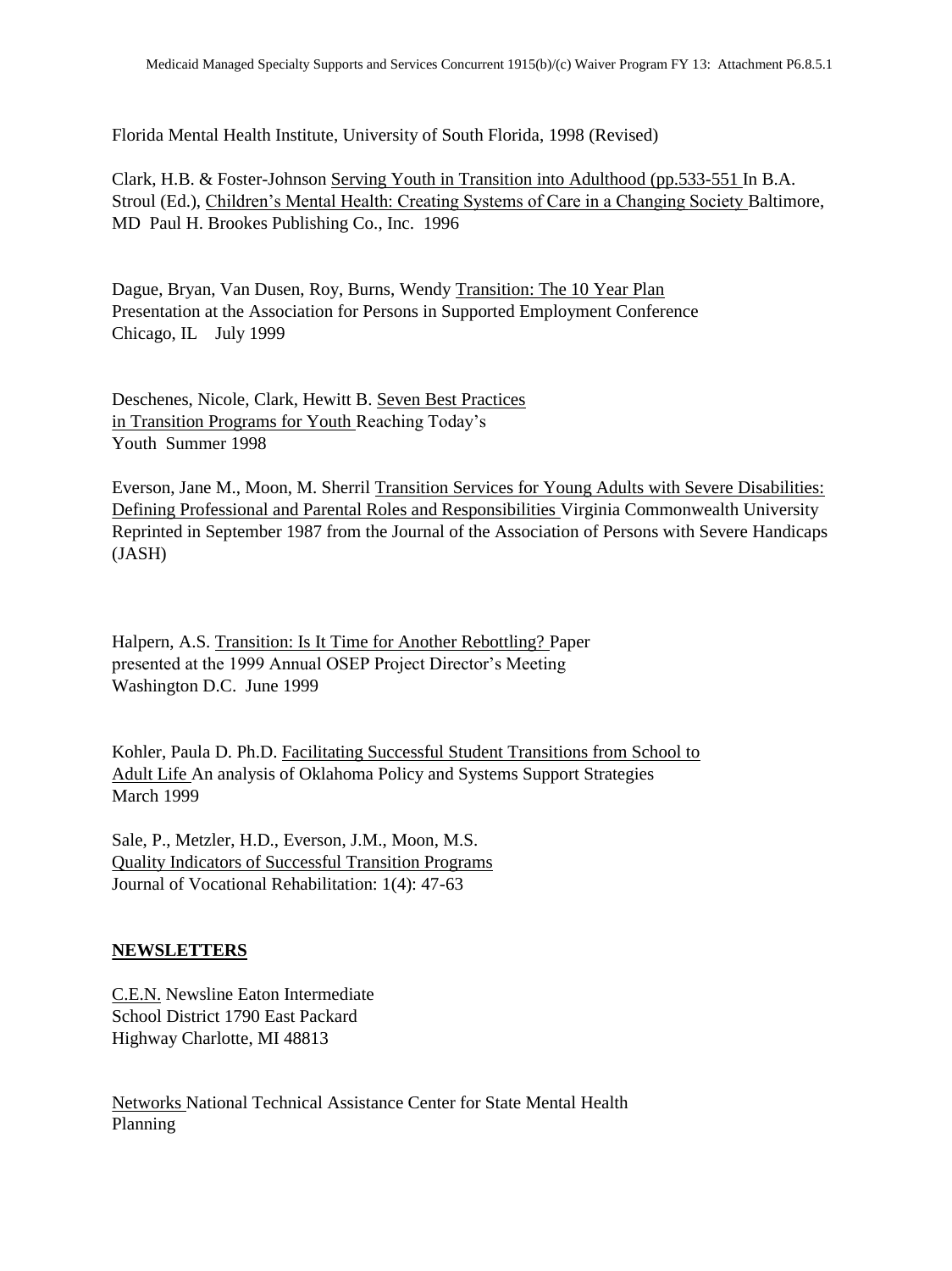66 Canal Center Plaza, Suite 302 Alexandria, VA 22314

Special Education Mediation Reporters Michigan Special Education Mediation Program SCAO 309 N. Washington Square, P.O. Box 30048 Lansing, MI 48909

Transition The College of Education & Human Development Transition Technical Assistance Project Institute on Community Integration University of Minnesota 109 Pattee Hall, 150 Pillsbury Dr., S.E. Minnesota, MN 55455

Transitions Michigan Transition Services Association John Murphy, Charlevoix-Emmet ISD 08568 Mercer Blvd. Charlevoix, Michigan 49720

UCP Pathways United Cerebral Palsy Association of Michigan, Inc. 320 N. Washington Sq., Suite #60 Lansing, MI 48933

## **WEB SITES**

http://www.ed.wuc.edu/sped/tri/institute.html Transition Research Institute at Illinois, NTA Headquarters 117 Children's Research Center, 51 Gerty Drive Champaign, IL 61820

http://www.ici.coled.umn.edu/schooltowork/profiles.html School-to-Work Outreach Project Institute on Community Integration (UAP), University of Minnesota 111 Pattee Hall, 150 Pillsbury Drive SE Minneapolis, MN 55455

http://www.mde.state.mi.us/off/sped/index.html Michigan Department of Education Office of Special Education and Early Intervention Services P.O. Box 30008, Lansing, MI 48909